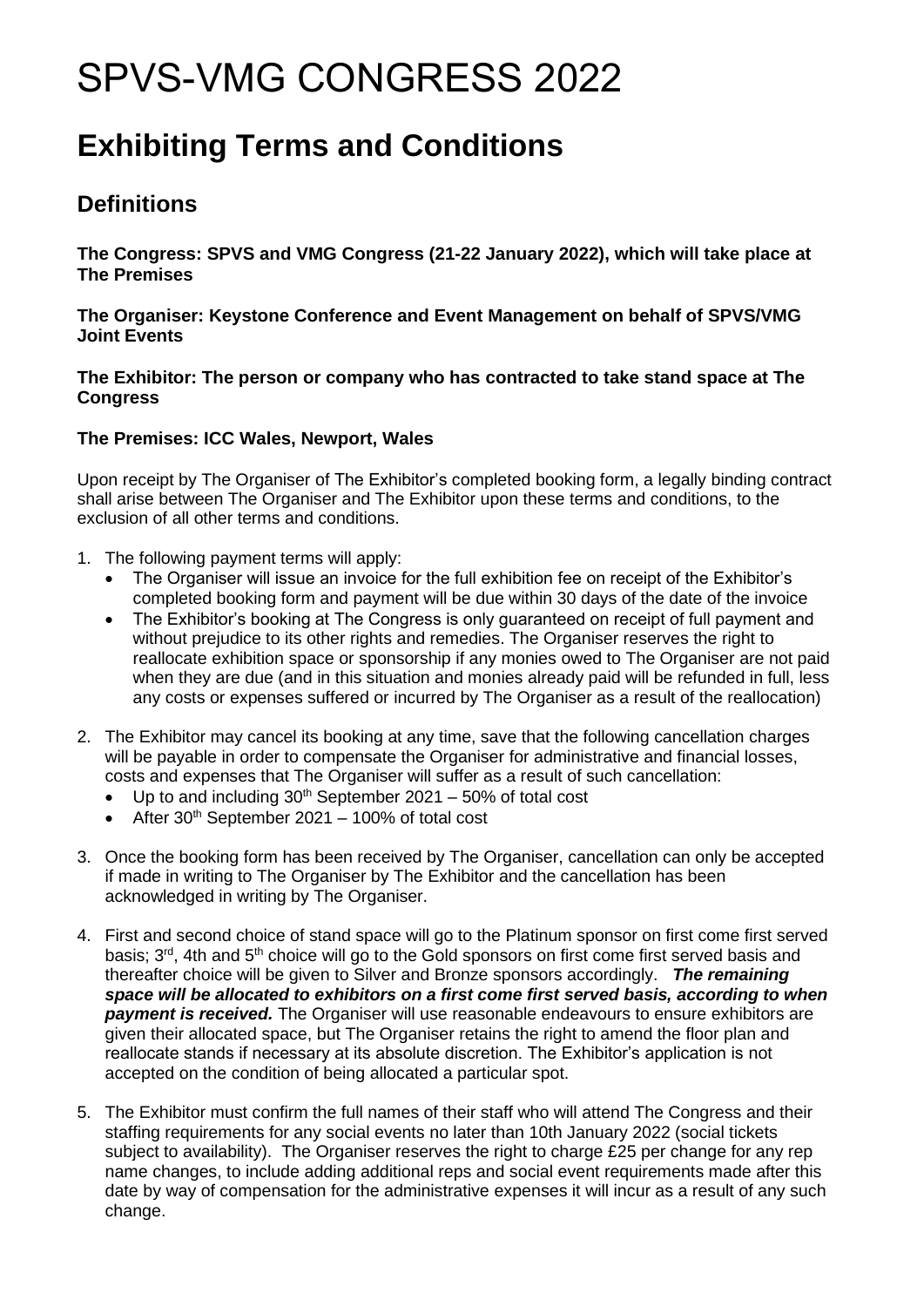- 6. Social tickets are subject to availability and only guaranteed after receipt of full payment. Refunds for social ticket costs will not be given after 31<sup>st</sup> December 2021.
- 7. Any accommodation required *must be booked directly with local hotels*. Certain hotels will offer reduced rates to those attending The Congress. Details of how to book these will be provided by The Organisers.
- 8. The Congress exhibition will be open for 2 days from 8.30am until 6.00pm on Friday 21<sup>st</sup> January and 8.30am until 2.00pm on Saturday 22<sup>nd</sup> January (but please note that opening and closing times may vary at the absolute discretion of The Organiser depending on the final Congress programme and final details will be advised ahead of time).
- 9. Precise details with regard to setting-up times, get out times and details of loading and unloading will be sent out in advance of The Congress. The Exhibitor must agree to build their stand within these times and vacate The Premises by the allotted time.
- 10. Stand breakdown may NOT commence until the official get out time. If The Exhibitor's personnel must leave before the end of the final exhibition time, they must leave the stand intact and breakdown may only take place at the official time. However, please note that at this time, the Exhibitor shall be responsible for the immediate collection and removal of all of their goods and personal property from the Premises. The Exhibitor shall reimburse to the Organiser any costs incurred as a result of its failure to do so.
- 11. The Exhibitor must keep within their allocated space unless permission has been given by the Organiser to do otherwise. All stands are space only, and will be marked out on the floor. Exhibitors are allowed to have a backdrop to their stand, curved or flat, but it must not protrude over the width of their space. To maintain fairness, and to ensure visibility for all, stands must not have 'sides'.
- 12. The Exhibitor shall ensure that its stand and immediate surroundings is at all times kept free of litter, empty cases and packaging and is kept neat and tidy.
- 13. The Exhibitor shall not cause damage to The Premises, in particular shall not attach nails, screws or similar items thereto. The Exhibitor shall be responsible for any damage to The Premises and shall be fully responsible and shall indemnify and hold harmless the Organiser for any cost of making good any such damage.
- 14. The Exhibitor shall ensure that at least one person is always in attendance at The Exhibitor's stand during exhibition opening hours.
- 15. The Exhibitor may only display its own advertising and promotional materials. No advertisements of persons or firms who are not bona fide exhibitors or sponsors may be exhibited without prior and written permission of The Organiser.
- 16. Exhibitors and sponsors may distribute leaflets and materials only from their stand or at any sponsored lectures or masterclasses where it has been pre-agreed with the Organiser. Distribution must not take place off the stand without prior permission of the Organiser.
- 17. No wines, spirits or beverages, may be brought into The Premises or any part of The Premises' property by Exhibitors or Sponsors for consumption on the premises.
- 18. The Exhibitor must carry out a risk assessment of their proposed stand and staffing and take all measures to minimise risks. The Exhibitor must be prepared to show this risk assessment to The Organiser before the exhibition takes place, and The Organiser reserves the right to ask for all risk assessments to be submitted for scrutiny.
- 19. Portable Appliance Test (PAT) Certificate. Each electrical item (including spotlights) requires a PAT Certificate or purchase receipt dated within two years of the event. The Exhibitor's electrical equipment cannot be used without a Certificate, which must be shown to the Organiser upon request. Each plug must have a label showing when the latest PAT test was carried out.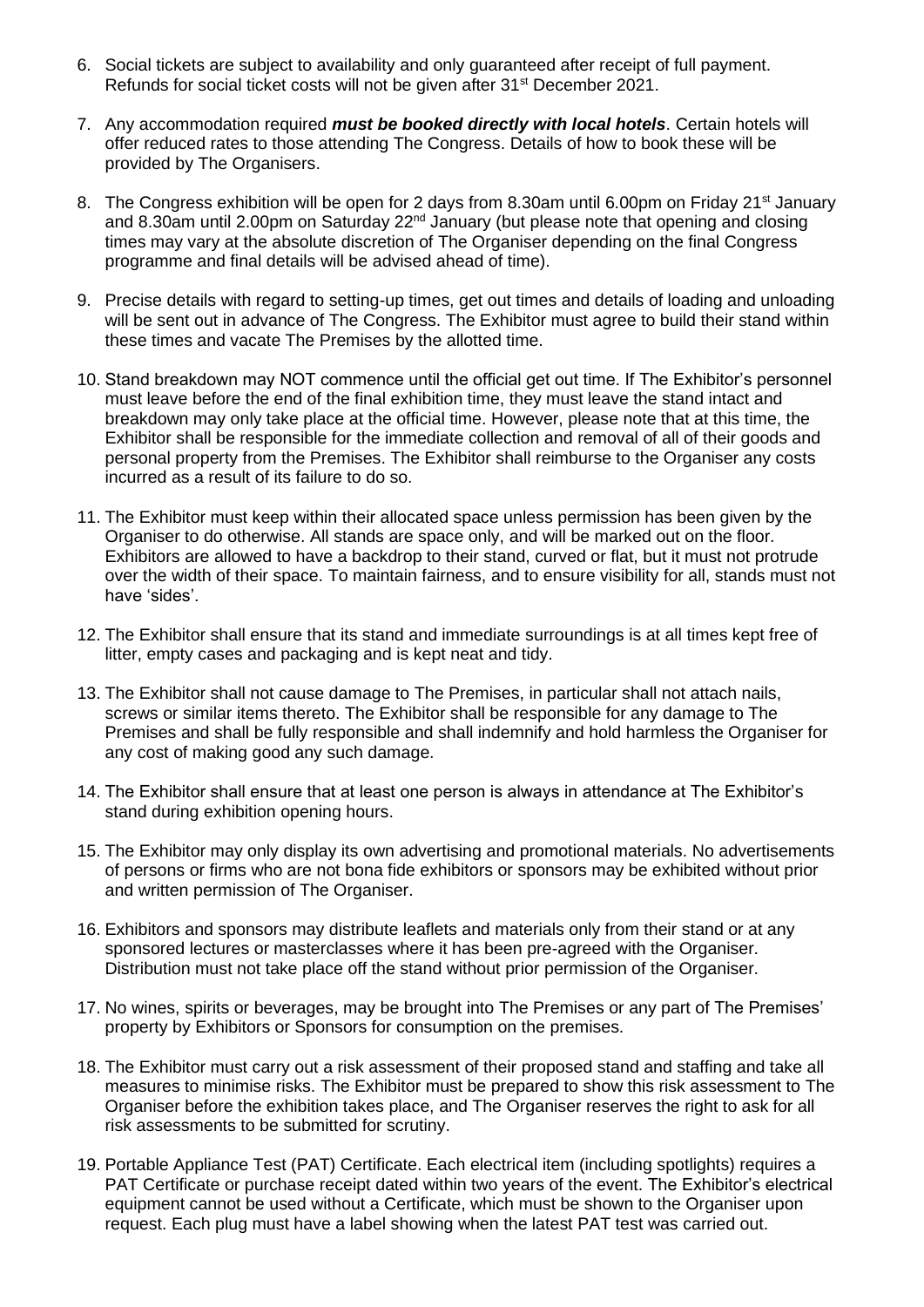- 20. Exhibitors will be also responsible for populating and preparing their exhibitor space in the selected event online platform and will be provided with access details 1 month prior to the event.
- 21. Liability and Insurance. Neither The Organiser nor the owner of The Premises shall be responsible or liable in any way for any loss or damage to The Exhibitor's property or injury to The Exhibitor's staff (other than in the case of death or personal injury caused by negligence). The Organiser shall in no circumstances be liable for loss of profit, loss of revenue, loss of business, loss of opportunity, or for any indirect or consequential losses, and The Organiser's total liability to The Exhibitor shall be limited to the amounts paid by The Exhibitor to The Organiser in respect of the Exhibitor's booking. The Exhibitor shall be fully responsible for any damage to property or injury to any individual caused by The Exhibitor or their staff or their agents or subcontractors or anyone working for The Exhibitor. The Exhibitor must ensure they have adequate public liability and product liability insurance to cover this event (with cover of not less than £5,000,000 per claim). The Exhibitor's total liability to the Organiser shall be limited to the amounts paid by the Exhibitor to the Organiser in respect of the Exhibitor's booking unless the Exhibitor's liability to the Organiser would be met by any insurance of the Exhibitor, then the Exhibitor's liability shall be extended to the extent that such liability is actually met by such insurance.
- 22. The Organiser shall assume no liability (provided it uses all reasonable endeavours to mitigate the risk of cancellation, reschedule or postponement of Congress 2022) whatsoever and no refunds or credits will be issued should Congress be cancelled, rescheduled or postponed due to any event beyond the reasonable control of the Organiser or any other event that renders performance of this event impracticable, illegal or impossible. For purposes of this clause, an event beyond the reasonable control of the Organiser shall include, but not be limited to: war, fire, labour strike, adverse weather, any communicable disease of humans or animals, (including Covid-19).

Should the attended event not be viable at The Premises as a result of Covid-19, The Organiser will continue to run the event via the selected Congress virtual platform. In this case, The Organiser will issue a £500 refund to the Exhibitor and will instead offer a virtual exhibition booth.

- 23. Please note that The Organiser may necessitate substitutions, alterations or cancellations of the speakers and/or topics. As such, The Organisers reserve the right to alter or modify the advertised speakers and/or topics if necessary without any liability whatsoever to The Exhibitor. Any substitutions or alterations will be updated on the Organiser's web page as soon as possible.
- 24. The Organisers will consider speakers or topics suggested or offered by The Exhibitor. However, The Organisers will retain editorial control and are under no obligation to feature in the programme any speaker or topic suggested by The Exhibitor.
- 25. Health and Safety briefing documents will be given to The Exhibitor on arrival. These will include fire or emergency evacuation procedure. It is incumbent upon The Exhibitor to ensure that this briefing is in turn conveyed to their staff. The Exhibitor will assume full responsibility for the health and safety of their staff, contractors, or agents or anyone employed to work on their stand during set up and breakdown and during The Congress.
- 26. Special dietary requirements must be notified to the Organiser at least 14 days prior to the Congress, otherwise additional charges may be payable
- 27. The Exhibitor must (and must ensure that its personnel and representatives) abide by the rules, requirements, standards of behaviour and reasonable instructions from time to time from The Organisers.
- 28. The Exhibitor must refer to The Congress jointly as **'SPVS-VMG Congress 2022'** in all communications and marketing.